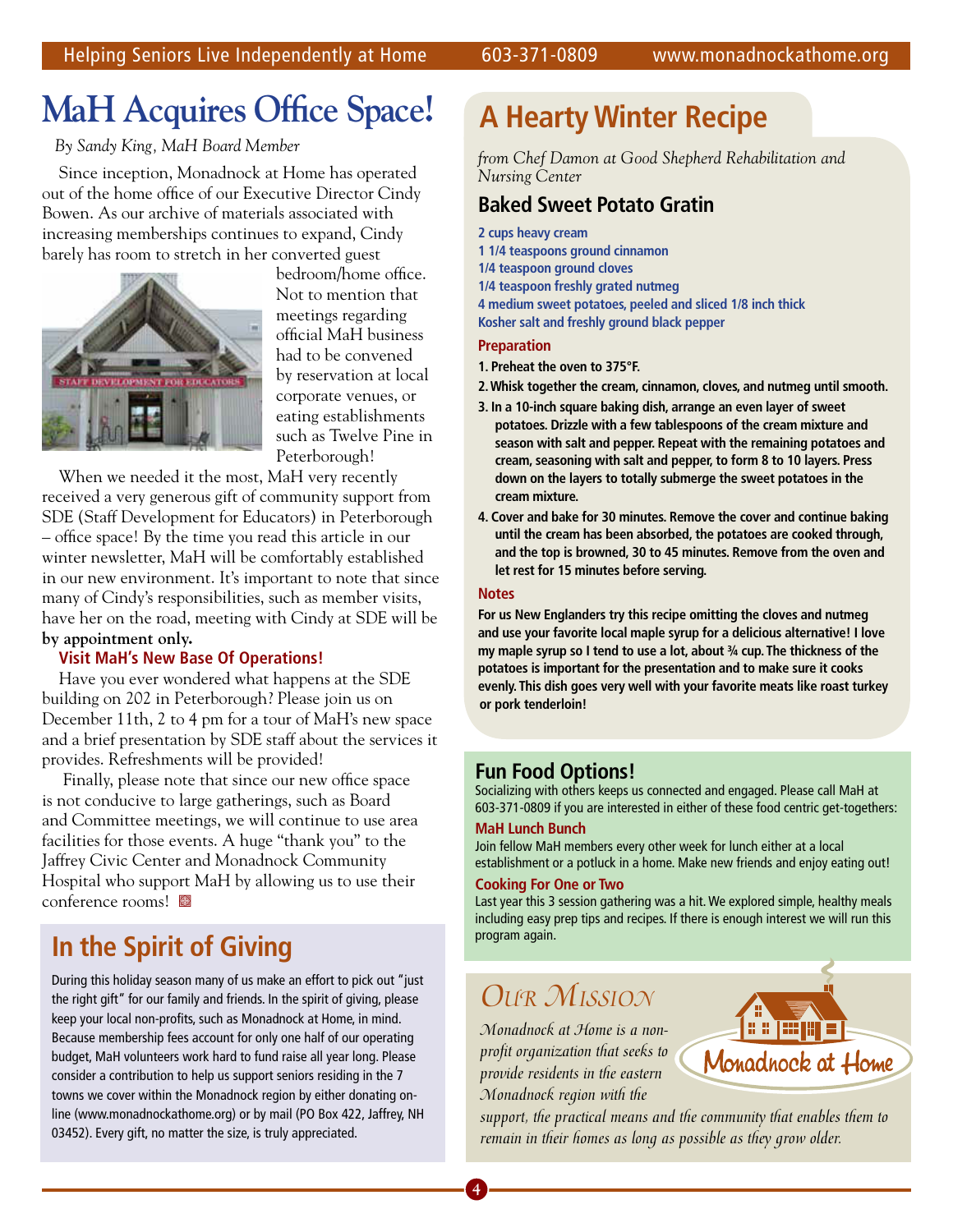

Winter 2014 / Issue No. 16

## **In this issue of** *atHome*

**1** Holiday Self Care

**2** New Volunteer Coordinator; Member Spotlight; Calendars

**3** "Village Movement;" Cindy's Corner

**4** MaH Office Space; A Hearty Winter Recipe, Fun Food Options; In the Spirit of Giving

#### **Monadnock at Home Board of Directors**

**Officers** *Chair* F. Rick Harnden, *New Ipswich Vice Chair* Russ Armstrong, *Peterborough Treasurer* Dwight Schenk, *Rindge Secretary* Sandy King, *Peterborough*

> **Advisory Council** Amedine Bella Margaret Carlson Bob Chase Rod Falby Carol Gehlbach Laura Gingras Harry Healer David Howe Linn Perkins Bob Pettegrew David Weir

**Members** Barbara (Bobbie) Gilbert, *Jaffrey* Ann Nunn, *Fitzwilliam* Owen Houghton, *Jaffrey* Bill Graf, *Jaffrey* Lynn Robbins, *Peterborough* Betsy Perry, *Harrisville*  Julie Dinnigan, *Peterborough* Cathy Cambal-Hayward, *Hancock*

#### STAFF

*Executive Director* Cindy Bowen *Member Services Coordinator*  Sandra Faber *Volunteer Coordinator*  Kathleen Devlin

Memberships are now being accepted. For more information call (603) 371-0809 or visit our web site www.monadnockathome.org



Monadhock at Home at HOMP

with Seniors in the Eastern Monadnock Region

# **Holiday Self Care**

*By Sandra Faber, Member Services Coordinator*

The holidays should be a time to relax and take in all the joy that the season brings, but it can also be a stressful time. Travel, family/friends visiting, and shopping can throw our schedules off as well as our eating habits and our mood. In the midst of all the hustle and bustle, be sure to take time to care for yourself and your needs.

In support of that notion, MaH has many service providers and member supporters that can help. To start, review your "Member Perks" list and take advantage of what our member supporters offer. Here are some ideas to get you started:

• Keep up your fitness in the



winter months by attending an exercise class or set up a "walking date" with a friend.

- Get into the holiday spirit! Think about bringing a friend to a performance by the Monadnock Chorus.
- Give yourself a break from cooking! Dine at one of our member supporter restaurants.
- Take time for you! Why not treat yourself to a relaxing massage?

Besides member supporters, we also have many service providers geared to address your winter needs. For instance, a house cleaning service can help you keep up with the winter grime and snow plowing/shoveling providers can keep the outdoors cleared. Too busy to prepare meals? We have providers who will prepare portion sized "home cooked" meals catered to your needs for your freezer. As indicated in the recent flyer sent to members, there are also a number of local grocers that offer fresh or frozen meals for pick-up. The list goes on!

Enjoy the holidays, but most importantly, get plenty of rest and maintain a healthy diet during this busy season and don't forget to ask us for assistance with any of your needs!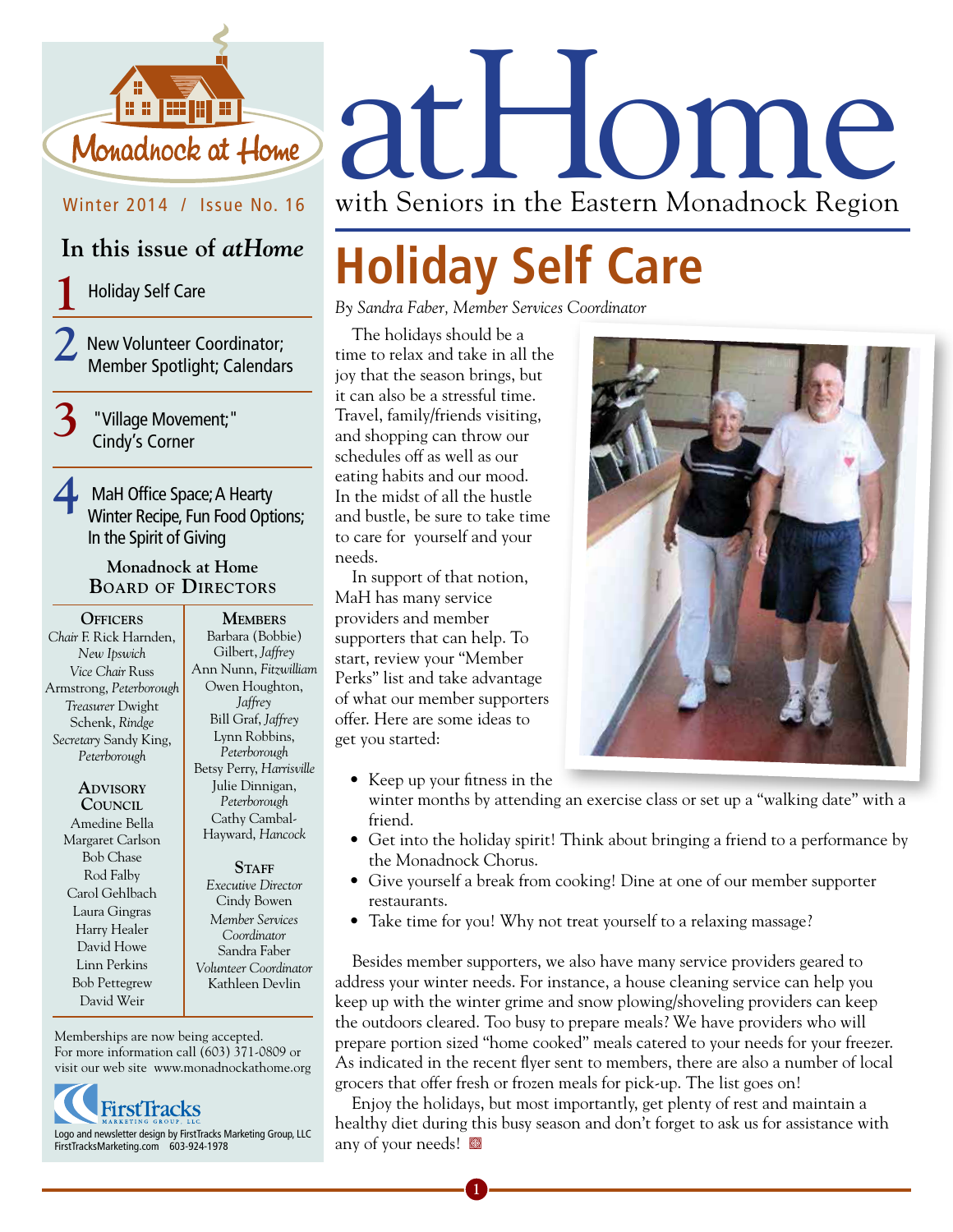## **Kathleen Devlin Joins Monadnock at Home as Volunteer Coordinator**

Our need for additional volunteers goes hand in hand with the trend of increasing memberships in Monadnock at Home. We're currently servicing more than 125 individuals across



seven towns with daily tasks such as transportation to medical appointments, handyman help and computer assistance. In order to properly serve our members, we have created a Volunteer Coordinator (VC) position. The primary role of the VC will focus on volunteer recruitment, training and mentorship along with developing and maintaining ongoing

volunteer/member relationships. MaH has been fortunate in two very important ways. First of all, MaH members Harry and Cynthia Healer of Peterborough have very generously provided \$10,000 to fund this new part-time position for the first year. Secondly, we have found the perfect candidate for the position in Kathleen Devlin of Jaffrey.

Kathleen has worked for both Massachusetts and New Hampshire non-profits in a wide range of clinical and administrative social service programming components that have concentrated on empowering individuals from youth through senior focused groups. She holds a Bachelor's degree in Social Work from Anna Maria College and earned her Master of Science degree in Human Services Management from Worcester State College. Kathleen has lived in Jaffrey all her life, enjoys spending time at the ocean with family and has actively been involved with senior anti-hunger volunteer work for the past twelve years. As a result of these volunteer experiences she has developed a strong interest in senior related issues which she brings with her to her role at MaH.

Please join us in welcoming Kathleen to MaH!

## **Member Spotlight: Margaret Carlson**

*By Sandra Faber, Member Services Coordinator*

Almost five years ago, we at Monadnock at Home began our journey. Monadnock at Home member Margaret Carlson and her husband Jack, have been with MaH from our very beginning. It was not long after MaH's inception, that Margaret began a journey of her own. With the recent publication of her two-volume memoir,

*Looking Forward*, an almost four year culmination of works is available to all of us to enjoy.

A recent feature article in the *Monadnock Ledger Transcript* describes *Looking Forward*, as "a collection of stories, poems and anecdotes that (Margaret)



hopes will memorialize the Monadnock

region she knew; giving 21st century residents an idea of life in the 20th. The first volume largely focuses on the history and local life in and around her native Hancock, while the second portion goes far beyond New Hampshire, incorporating Carlson's views on various global political and social issues, as well as the future of her family."

I recently called Margaret to congratulate her on such an accomplishment and express what an inspiration it is to so many of us who think of putting pen to paper, whether it be life experiences, poetry or creative works, but don't know where to begin. She plans to speak at the Hancock Library on that very subject coming up in the New Year; we'll keep you posted on that. Her two volume memoir, *Looking Forward* is available at the Toadstool Bookshop in Peterborough or by contacting Margaret at 525-4406.



## **Forget Me Not Calendars Make Great Gifts!**

**A permanent "Forget Me Not" calendar with beautiful photography of the Monadnock region is now on sale for \$15. Since it does not pair a calendar date to a specific day of the week, the calendar can be used over again each and every year. As a result, it provides an attractive place to record all the yearly dates we want to remember such as birthdays, anniversaries, car inspections, flu shot, time to change smoke detector batteries, etc. The idea for this calendar came from one of our members, who said that at any age, but especially now, it is handy to have something to "tickle our memory". Another member noted:**

*"If it wasn't for this calendar I probably would have forgotten to do two little but important things this month—turn off the outside faucets and change the batteries in the smoke alarms. It makes remembering these details and all the special birthdays a lot easier. Besides it's very attractive hanging on my wall. I'm thinking this would be a perfect gift for some of my friends and also for my children who feel bad when they miss family birthdays."*

**These calendars make wonderful, inexpensive holiday gifts. Call 603-371-0809 to purchase your gift calendars and at the same time support MaH!**